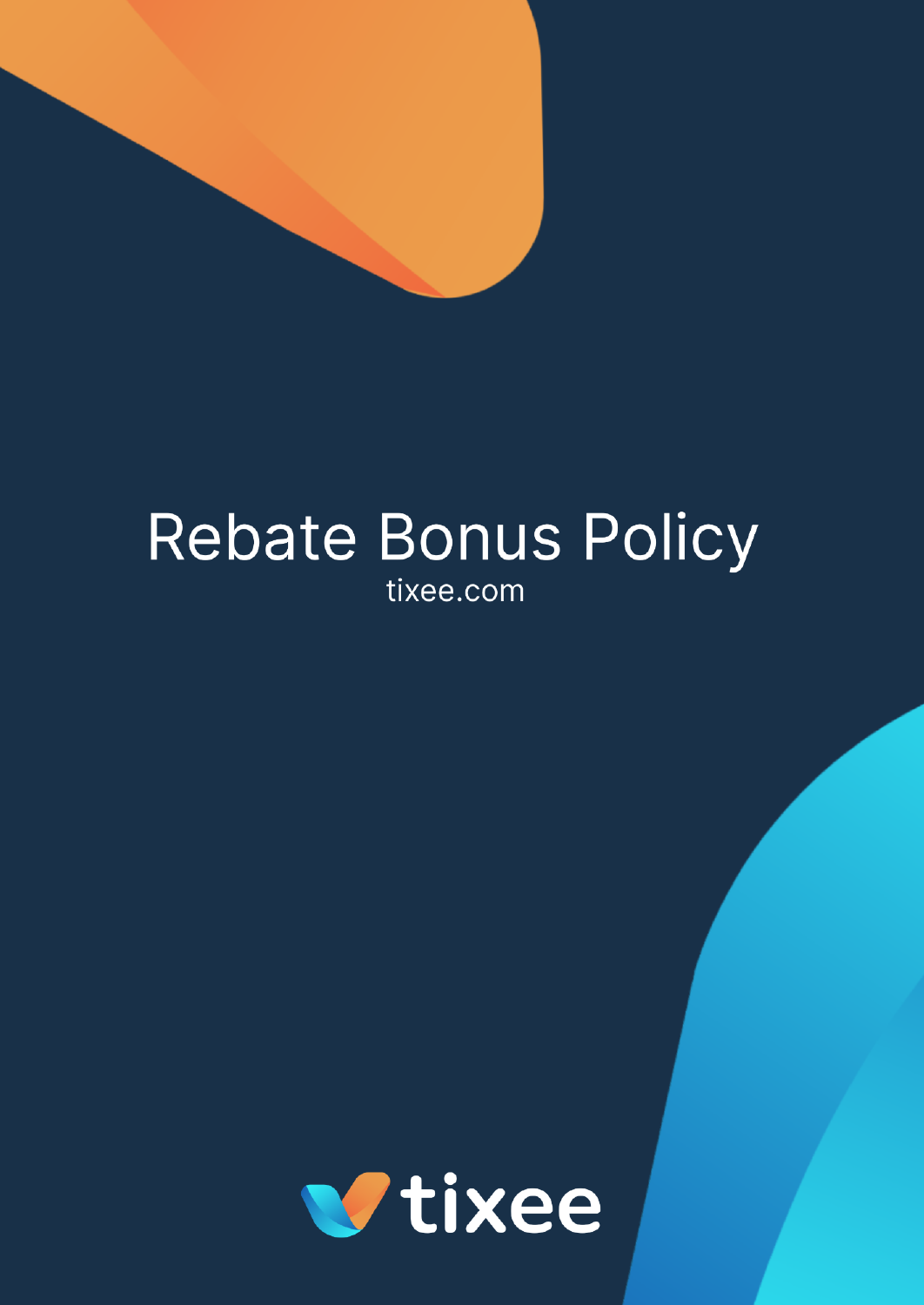# **Up to 100% REBATE BONUS**

- 1. Pipbull LTD (with the tradename 'Tixee') (hereinafter the "Company") is authorized and regulated by the Financial Services Authority in Seychelles ("FSA") under the license number SD061 located at CT House, Office No. 8A, Providence, Mahé, Seychelles.
- 2. Tixee or the Company offers up to 100% Rebate Bonus (hereinafter "the Promotion") to its clients, subject to the following terms and conditions.
- 3. This Promotion is offered on per account basis and is available to new and existing clients.
- 4. In order to be eligible to the Promotion, the clients should have already completed the steps required for the account opening process, the client's due diligence and know your client procedures are completed and the account is activated. The client also acknowledges that any information provided to the Company shall be true and accurate, act in good faith and in accordance with the Promotion rules.
- 5. By requesting to participate in this promotion the client is considered to have agreed to be bound by these terms and conditions as well as the Company's Client [Agreement](https://tixee.com/wp-content/uploads/2021/06/client-agreement.pdf) listed on <https://tixee.com/legal-documents/>

#### 6. **Promotion Conditions**

| Deposit & Rebate<br>bonus allowance | <b>Step 1:</b> The client shall make a deposit into the trading account he/she<br>maintains with the Company.                                                                                                                                                                                                                                                      |
|-------------------------------------|--------------------------------------------------------------------------------------------------------------------------------------------------------------------------------------------------------------------------------------------------------------------------------------------------------------------------------------------------------------------|
|                                     | Step 2: The client shall subscribe to Promotion on his/her online portal. Within<br>48 hours from the day of the subscription, the client shall get his/her bonus.                                                                                                                                                                                                 |
|                                     | <b>Step 3:</b> The Company will assess the client's eligibility to the Promotion<br>and only then to provide the rebate bonus into the client's trading account.<br>The rebate bonus will be amounted up to the 100% of the client's<br>deposits. The maximum rebate bonus to be offered by the Company per<br>client is set at USD 10,000 or equivalent currency. |
|                                     | Examples of rebate bonus allowance:                                                                                                                                                                                                                                                                                                                                |
|                                     | Example A - Entry                                                                                                                                                                                                                                                                                                                                                  |
|                                     | Deposited amount: USD 1000                                                                                                                                                                                                                                                                                                                                         |

## True to the market.

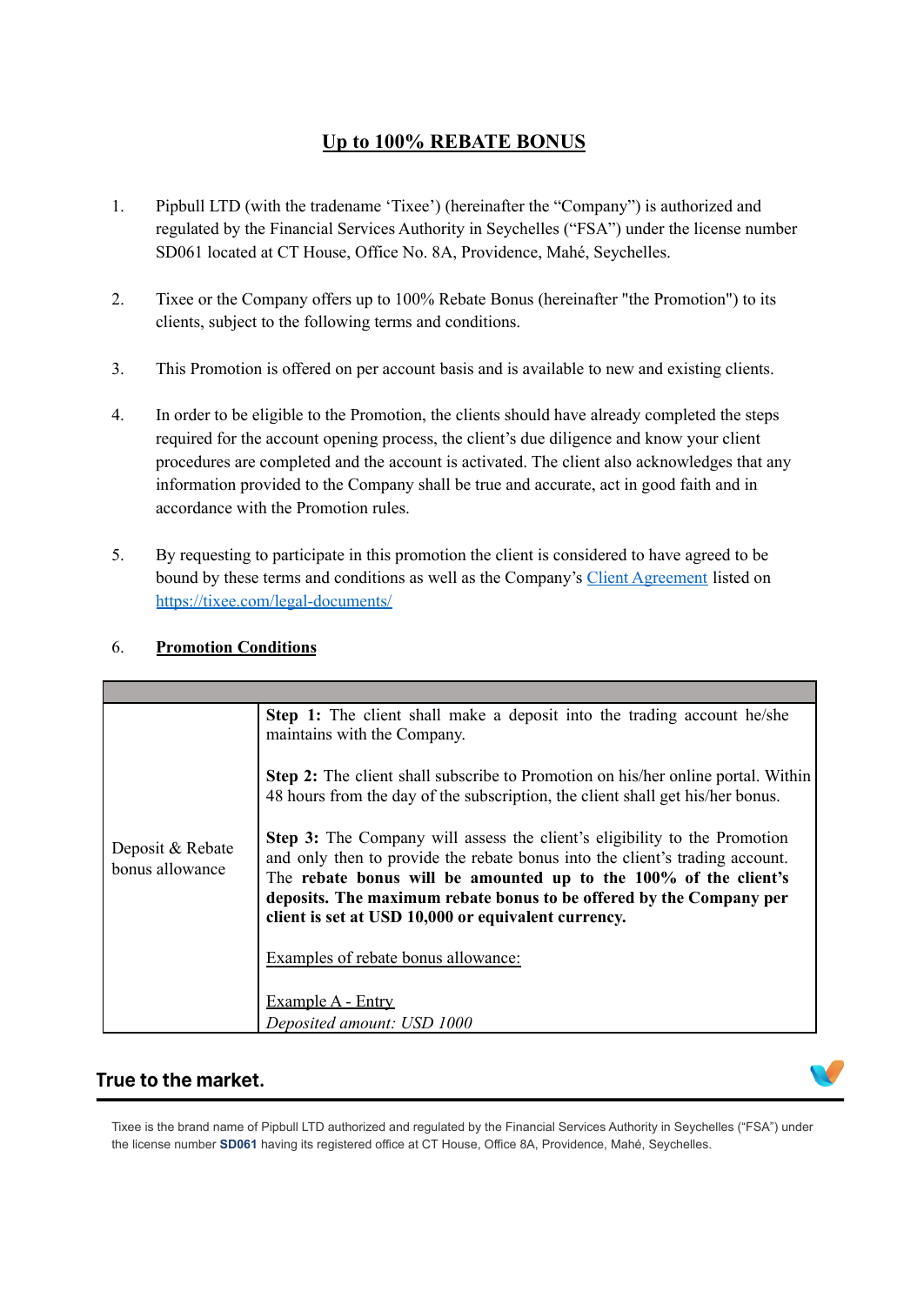| Rebate bonus: (Deposited amount $*30\%$ ) = USD 300                      |
|--------------------------------------------------------------------------|
|                                                                          |
| Example B - Standard                                                     |
| Deposited amount: USD 2500                                               |
| Rebate bonus: (Deposited amount $*50\%$ ) = USD 1,250                    |
|                                                                          |
| Example $C$ - (Premium and VIP)                                          |
| Deposited amount: USD 15,000                                             |
| Rebate bonus: (Deposited amount * 100%) with limitation up to USD 10,000 |
| $=$ USD 10,000                                                           |
|                                                                          |
| Introducer or Affiliate rebates or commissions of any kind will not be   |
| considered a deposit for the purpose of this Promotion.                  |
| The bonus will be decided by the Company, depending on the account type  |
| selected by the Client.                                                  |
|                                                                          |

|                                       | 1)<br><b>Entry:</b><br>Bonus up to 30%<br>Min deposit: 250                                                                                                                                                                                                |
|---------------------------------------|-----------------------------------------------------------------------------------------------------------------------------------------------------------------------------------------------------------------------------------------------------------|
|                                       | Standard:<br>2)<br>Bonus up to 50%<br>Min deposit: 2,500                                                                                                                                                                                                  |
|                                       | Premium*:<br>3)<br>Bonus up to 100%                                                                                                                                                                                                                       |
| Account Types<br>and Bonus            | Min deposit: 10,000<br>$VIP^*$ :<br>4)                                                                                                                                                                                                                    |
|                                       | Bonus up to $100\%$ **<br>Min deposit: 50,000                                                                                                                                                                                                             |
|                                       | The Client might be eligible to a rebate bonus or upgrade of his account type<br>or even both options.<br>*Bonus is not eligible for the clients made registration with the Company<br>through IBs and register for a Premium and/or VIP trading account. |
|                                       | ** maximum bonus amount $-10,000$ of your account currency                                                                                                                                                                                                |
|                                       | 1)<br>The rebate bonus <i>cannot be withdrawn</i> .                                                                                                                                                                                                       |
| Rebate bonus<br>and<br>Rebate details | The rebate bonus will be provided to the client on each round-turn<br>2)<br>position. The relevant rebates will be given proportionally and are equal<br>to two $(2)$ account units for every one $(1)$ lot traded on CFDs on Forex.                      |

# True to the market.

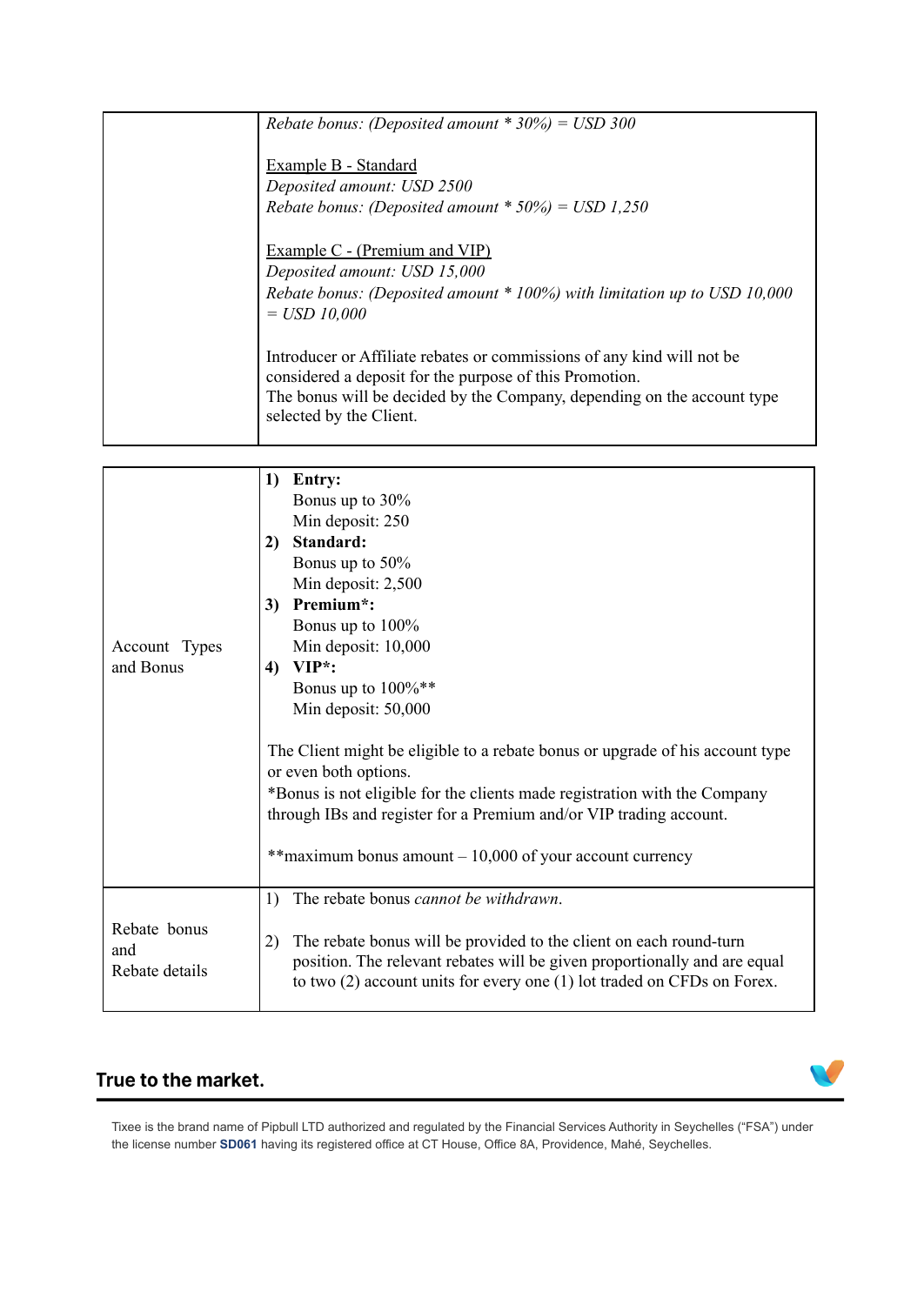|                        | Trading Volumes on CFDs on Cryptocurrencies, Shares, Commodities,<br>Indices and Futures are excluded.                                                                                                                                                                     |
|------------------------|----------------------------------------------------------------------------------------------------------------------------------------------------------------------------------------------------------------------------------------------------------------------------|
|                        | 3) Once the rebate is added in the client's trading account balance then the<br>client can withdraw this amount without any limitation.<br>4) Positions held for less than 1 minute will be excluded from this<br>Promotion.                                               |
|                        | 5) At any given time, if the trading account equity is less than the rebate<br>bonus, the Company will remove all available rebate bonus from the<br>client's account.                                                                                                     |
| Withdrawal<br>requests | The client may select to withdraw the available balance (either partially or<br>fully) from his/her trading account at any given time and/or request to<br>transfer the funds between his accounts with the Company.                                                       |
|                        | After the execution of the withdrawal request, a new bonus is calculated<br>for the account using the new real equity. If the new calculated bonus is<br>less than the account current bonus, an adjustment is applied which is<br>equal to the difference. Example below. |
|                        | Bonus Promotion 50%<br>Current Equity: 1000 USD<br><b>Current Bonus: 200 USD</b>                                                                                                                                                                                           |
|                        | Withdrawal request of 500 USD => New equity = $500$ USD<br>New real equity = New equity – Current Bonus = $500 -$<br>$200 = 300$ USD New Bonus = $300 * (50\%) = 150$ USD                                                                                                  |
|                        | If New Bonus < Current Bonus<br>Then<br>Credit adjustment is applied = Current Bonus – New Bonus = $200 - 150 = 50$                                                                                                                                                        |
|                        | <b>USD</b><br>Equity Now = New equity – Credit adjustment = $500 - 50 = 450$ USD                                                                                                                                                                                           |

- 7. The Client acknowledges that upon his/her participation to this Promotion, he/she will not be allowed to participate and/or register to any other Promotion and/or Bonus Scheme and/or Giveaway for such a period until he/she will fully comply with these Terms and Conditions.
- 8. If the Company suspects that a client has abused the rules of this Promotion and/or has been identified to have engaged in an abusive trading behavior in any way, then the Company

## True to the market.

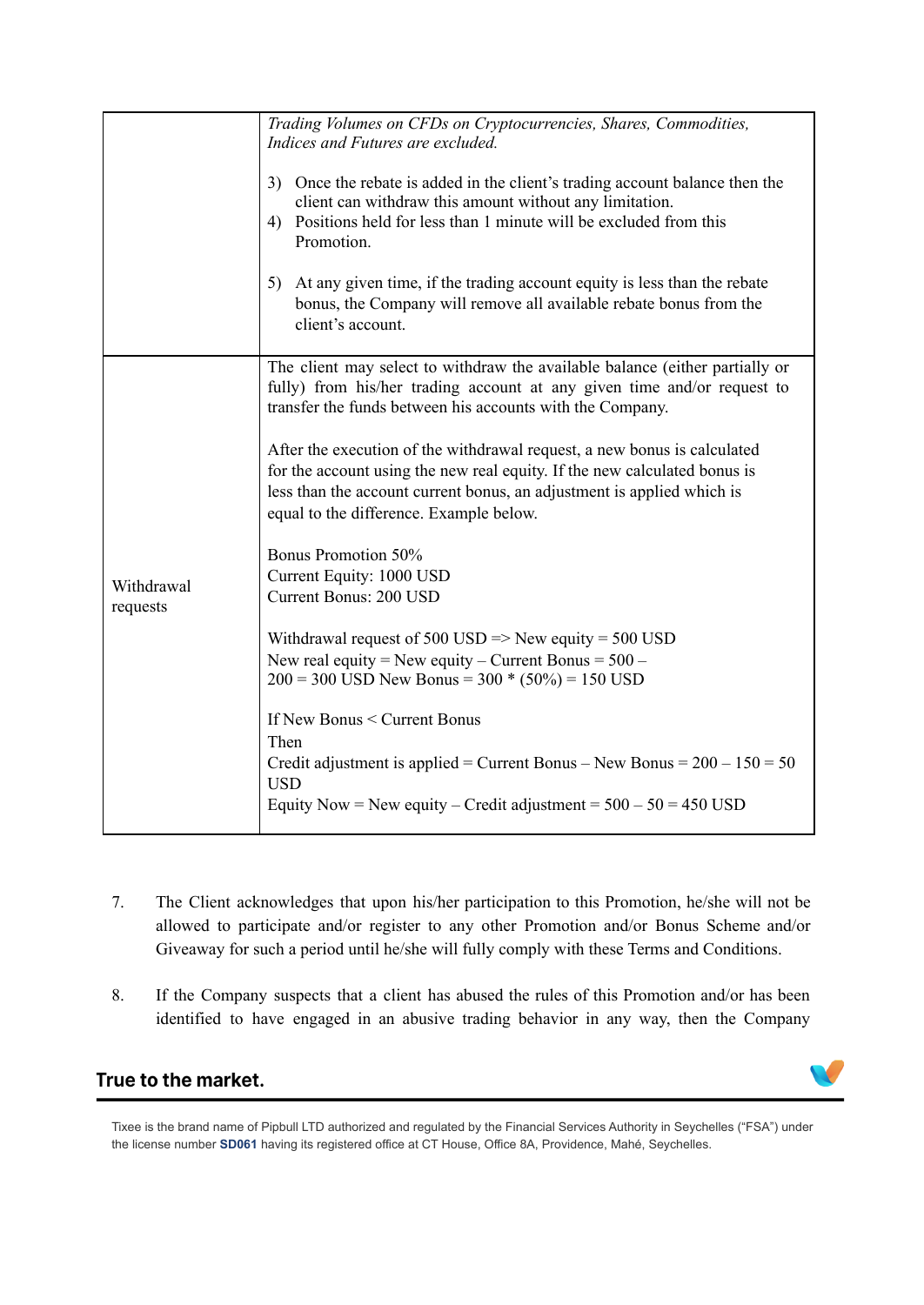reserves the right at any time and at its sole discretion to immediate exclude the client from the Promotion and take additional actions depending on the abuse. The Company will be entitled to (list not exhaustive): a) to deny, withhold or withdraw from that client the rebate bonus and any profits generated from the rebate bonus usage, b) to terminate the business relationship with the client and/or c) offset any resulting losses.

- 9. For the purpose of clause 9 above, abusive behavior is considered (list not exhaustive):
	- a. the opening of multiple accounts to claim multiple rebate bonuses

b. trading activities that can be counted as fraud, manipulation or attempts to garner risk free profits by

making use of the rebate bonus such as scalping

- c. hedging his/her positions internally or externally to gain the bonus amount
- $d.$  + IP address match, contact info match, related trading etc.
- e. Failure by the client to meet certain requests by the Company related to the Promotion within the

specified deadline provided in the correspondence with the Company

f. The participation to the Promotion of third parties on behalf of the client without the proper authorization

or right to act.

- 10. The client further acknowledges that CFDs are leveraged products and involves a high level of risk that can lead to the complete loss of his invested funds. Prior to trading CFDs the client should be aware of the risk involved and seek independent advice if necessary.
- 11. The Company reserves the right, as it in its sole discretion deems fit, to alter, amend, suspend, cancel or terminate this Promotion, or any aspect of this Promotion, at any time. Under no circumstances shall the Company be liable for any consequences of any alteration, amendment, suspension, cancelation or termination of the Promotion.
- 12. In the event of any dispute or misinterpretation of the above applicable Terms and Conditions, such dispute or misinterpretation shall be resolved as the Company acting in good faith and as it shall, in its sole and absolute discretion, deem fit and proper. The Company's decision shall be final and binding.
- 13. The Client accepts and understands that the Company's official language is the English language. Any translated version of any legal document and/or communication, may be provided solely for convenience purposes. In the event of a dispute, the English version shall prevail. The client should always refer to the legal documents posted on the official website <https://tixee.com/> of the Company for all information and disclosures about the Company and its activities.

### True to the market.